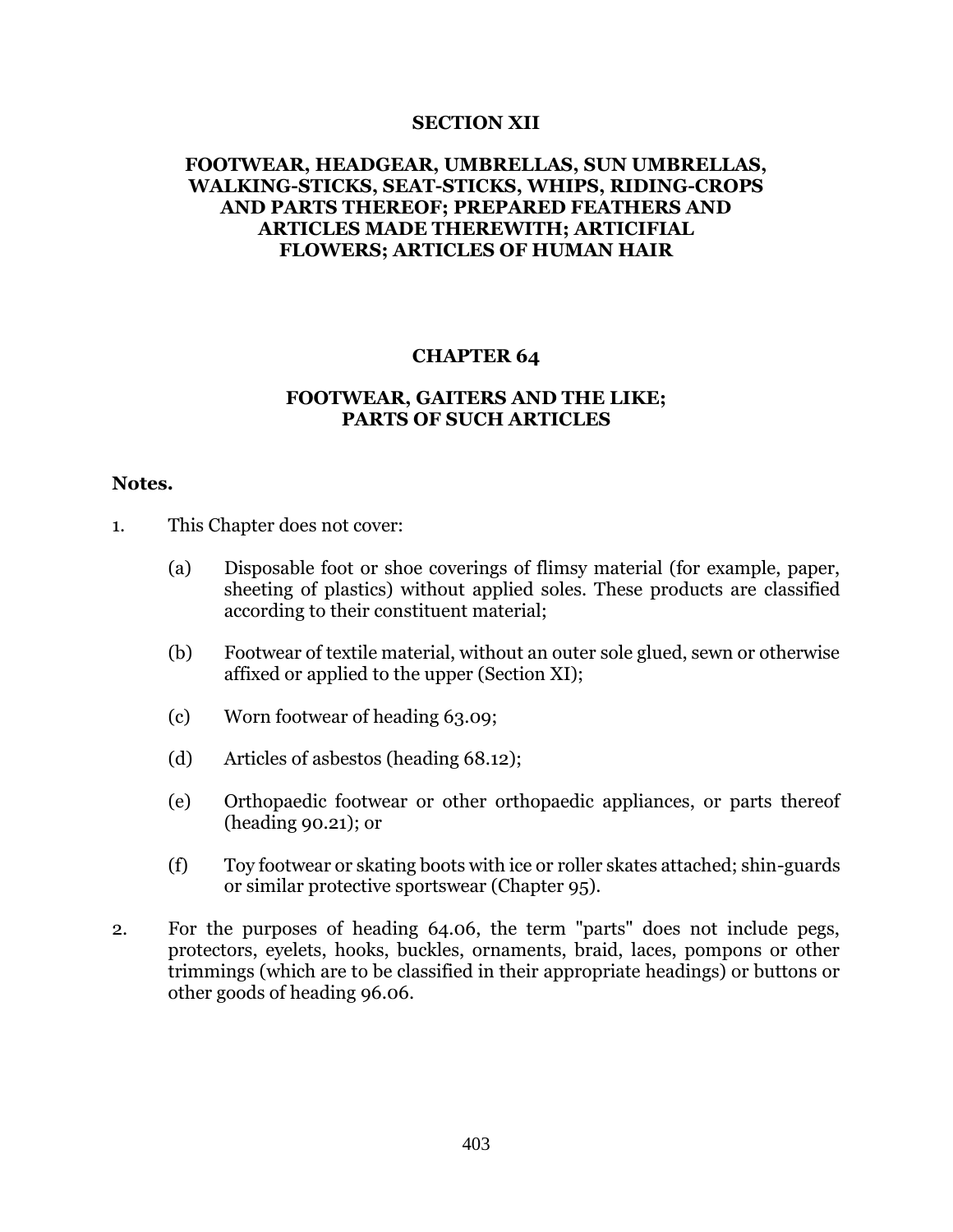- 3. For the purposes of this Chapter:
	- (a) the terms "rubber" and "plastics" include woven fabrics or other textile products with an external layer of rubber or plastics being visible to the naked eye; for the purpose of this provision, no account should be taken of any resulting change of colour; and
	- (b) the term "leather" refers to the goods of headings 41.07 and 41.12 to 41.14.
- 4. Subject to Note 3 to this Chapter:
	- (a) the material of the upper shall be taken to be the constituent material having the greatest external surface area, no account being taken of accessories or reinforcements such as ankle patches, edging, ornamentation, buckles, tabs, eyelet stays or similar attachments;
	- (b) the constituent material of the outer sole shall be taken to be the material having the greatest surface area in contact with the ground, no account being taken of accessories or reinforcements such as spikes, bars, nails, protectors or similar attachments.

# **Subheading Note.**

- 1. For the purposes of subheadings 6402.12, 6402.19, 6403.12, 6403.19 and 6404.11, the expression "sports footwear" applies only to:
	- (a) footwear which is designed for a sporting activity and has, or has provision for the attachment of, spikes, sprigs, stops, clips, bars or the like;
	- (b) skating boots, ski-boots and cross-country ski footwear, snowboard boots, wrestling boots, boxing boots and cycling shoes.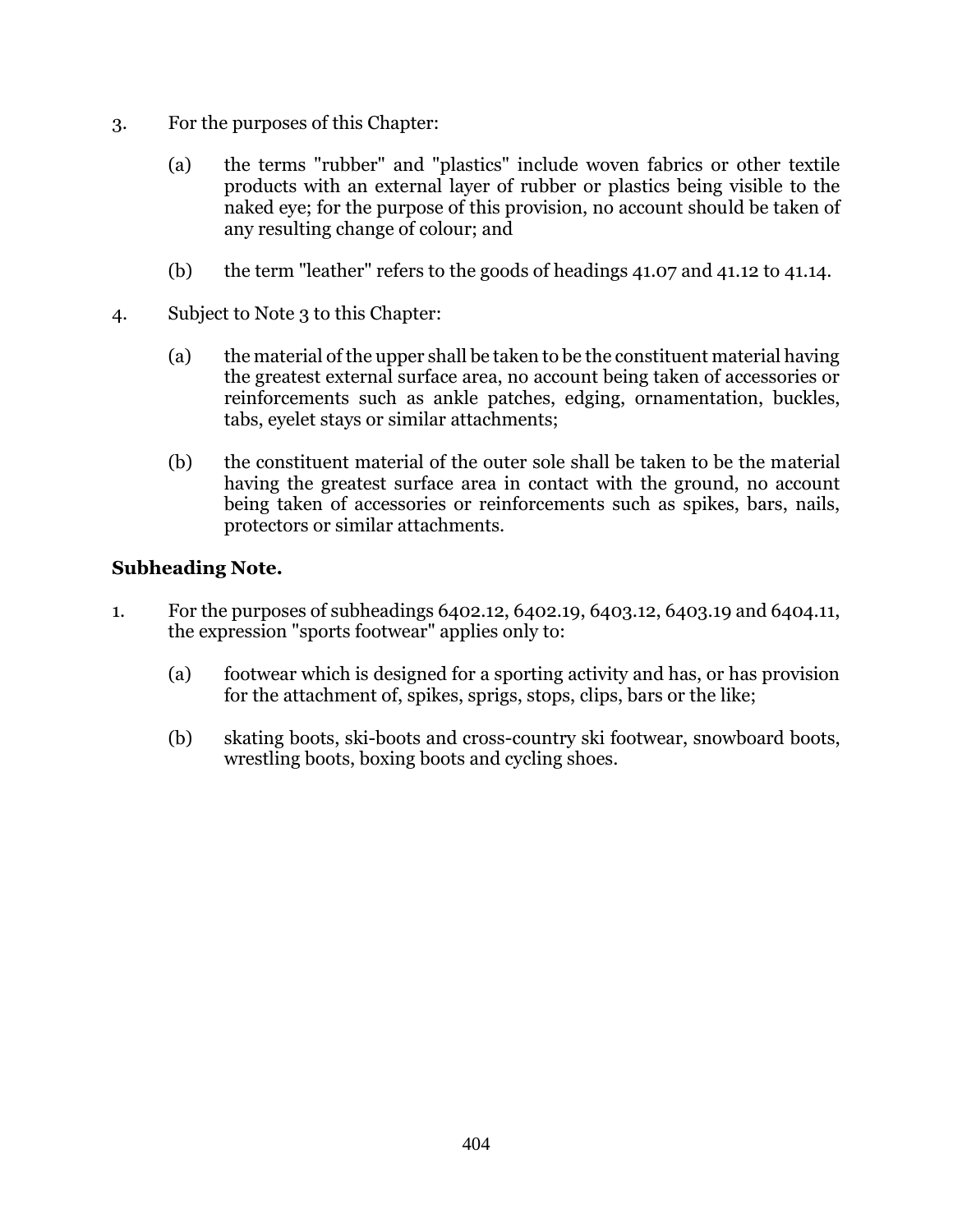| <b>HS</b> | <b>CET</b>     | PR <sub>1</sub> | <b>DESCRIPTION OF GOODS</b>                                                                                                                                                                                                     | DUTY<br><b>RATE</b> | <b>UNIT</b> | <b>SITC</b><br><b>REV4</b> |
|-----------|----------------|-----------------|---------------------------------------------------------------------------------------------------------------------------------------------------------------------------------------------------------------------------------|---------------------|-------------|----------------------------|
| 64.01     |                |                 | Waterproof footwear with outer soles and uppers of<br>rubber or of plastics, the uppers of which are<br>neither fixed to the sole nor assembled by stitching,<br>riveting, nailing, screwing, plugging or similar<br>processes. |                     |             |                            |
| 6401.10   | 00             |                 | - Footwear incorporating a protective metal toe-cap                                                                                                                                                                             | 20%                 | kg&2u       | 851.11                     |
| 6401.90   | 00             |                 | - Other footwear:                                                                                                                                                                                                               |                     |             |                            |
| 6401.92   | 00             |                 | - - Covering the ankle but not covering the knee:                                                                                                                                                                               |                     |             |                            |
| 6401.92   | 10             |                 | --- Boots (Wellingtons)                                                                                                                                                                                                         | Free                | kg&2u       | 851.312                    |
| 6401.92   | 90             |                 | $--$ Other                                                                                                                                                                                                                      | 20%                 | kg&2u       | 851.313                    |
| 6401.99   | 00             |                 | - - Other                                                                                                                                                                                                                       | 20%                 | kg&2u       | 851.319                    |
| 64.02     |                |                 | Other footwear with outer soles and uppers of<br>rubber or plastics.                                                                                                                                                            |                     |             |                            |
| 6402.10   | 00             |                 | - Sports footwear:                                                                                                                                                                                                              |                     |             |                            |
| 6402.12   | 0 <sub>0</sub> |                 | - - Ski-boots, cross country ski footwear and<br>snowboards boots                                                                                                                                                               | 10%                 | kg&2u       | 851.21                     |
| 6402.19   | 0 <sub>0</sub> |                 | - - Other                                                                                                                                                                                                                       | 10%                 | kg&2u       | 851.23                     |
| 6402.20   | 00             |                 | - Footwear with upper straps or thongs assembled to<br>the sole by means of plugs                                                                                                                                               | 20%                 | kg&2u       | 851.321                    |
| 6402.90   | 00             |                 | - Other footwear:                                                                                                                                                                                                               |                     |             |                            |
| 6402.91   | 00             |                 | - - Covering the ankle                                                                                                                                                                                                          | 20%                 | kg&2u       | 851.322                    |
| 6402.99   | 00             |                 | - - Other:                                                                                                                                                                                                                      |                     |             |                            |
| 6402.99   | 10             |                 | - - - Sandals and slippers                                                                                                                                                                                                      | 20%                 | kg&2u       | 851.323                    |
| 6402.99   | 90             |                 | $--$ Other                                                                                                                                                                                                                      | 20%                 | kg&2u       | 851.329                    |
| 64.03     |                |                 | Footwear with outer soles of rubber, plastics,<br>leather or composition leather and uppers of<br>leather.                                                                                                                      |                     |             |                            |
| 6403.10   | $00\,$         |                 | - Sports footwear:                                                                                                                                                                                                              |                     |             |                            |
| 6403.12   | $00\,$         |                 | - - Ski-boots, cross-country ski footwear and<br>snowboard boots                                                                                                                                                                | 10%                 | kg&2u       | 851.22                     |
| 6403.19   | $00\,$         |                 | - - Other                                                                                                                                                                                                                       | 10%                 | kg&2u       | 851.24                     |
| 6403.20   | $00\,$         |                 | - Footwear with outer soles of leather, and uppers<br>which consist of leather straps across the<br>instep and around the big toe                                                                                               | 20%                 | kg&2u       | 851.41                     |
| 6403.40   | 00             |                 | - Other footwear, incorporating a protective metal toe-<br>cap                                                                                                                                                                  | 20%                 | kg&2u       | 851.15                     |
| 6403.50   | $00\,$         |                 | - Other footwear with outer soles of leather:                                                                                                                                                                                   |                     |             |                            |